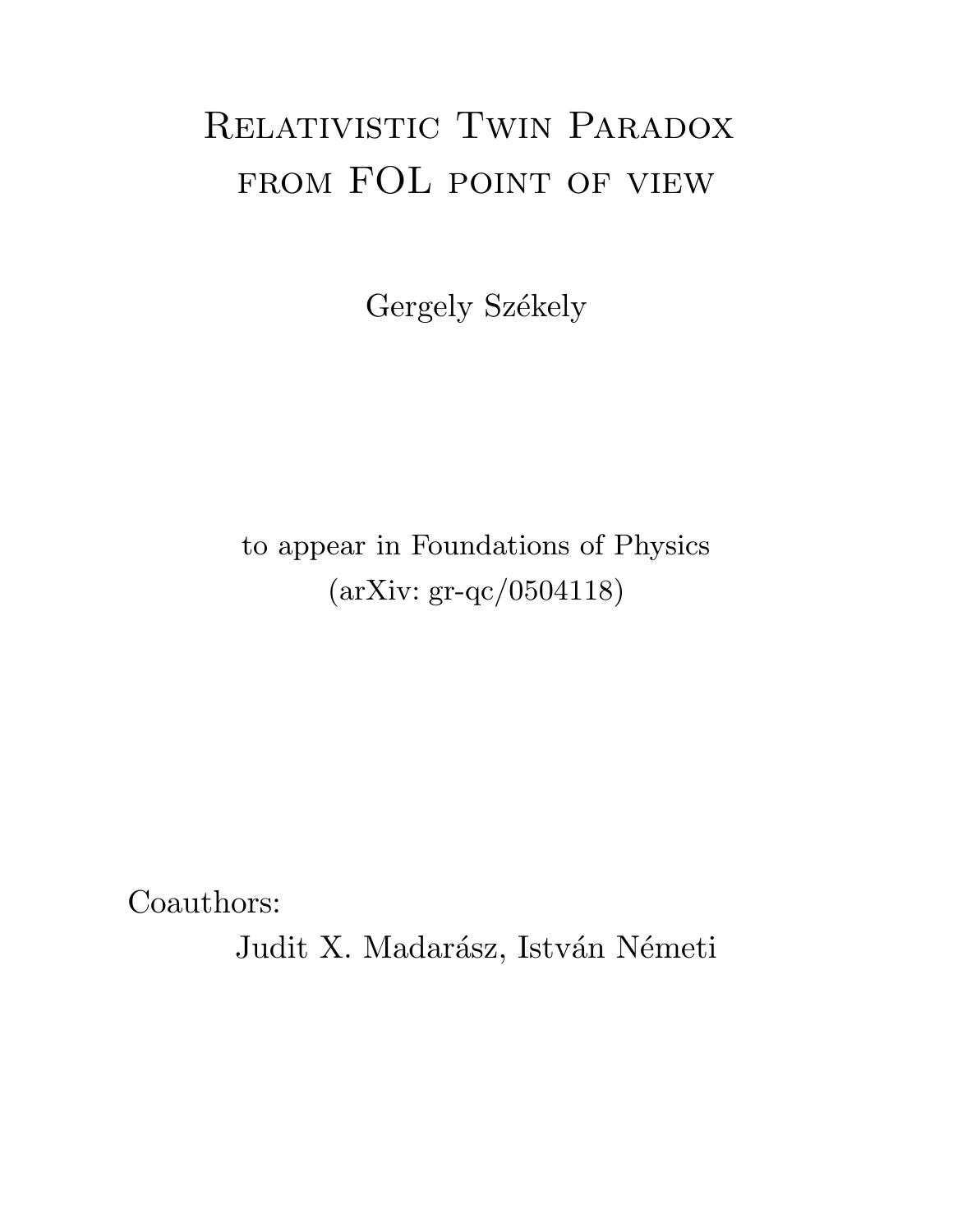#### A fast review

 $d \geq 2$  – the dimension of space-time

 $\mathfrak{M} = \langle U; \mathbf{B}, \mathbf{Ob}, \mathbf{IOb}, \mathbf{Ph}, \mathbf{Q}, +, \cdot, \leq, \mathbf{W} \rangle$ 

The world-view relation:  $W(m, b, p)$  – "observer m sees body b at coordinate point p."

AxFrame Ob  $\cup$  Ph  $\subseteq$  B, IOb  $\subseteq$  Ob,  $U = B \cup Q$ ,  $W \subseteq Ob \times B \times Q^d$  and the field reduct  $\mathfrak{F} = \langle Q; +, \cdot, \leq \rangle$  is an Euclidean ordered field, i.e. a linearly ordered field in which positive elements have square roots.

The **event** (the set of bodies) observed by observer  $m$  at coordinate point  $p$  is:

 $ev_m(p) := \{b \in B : W(m, b, p)\}\$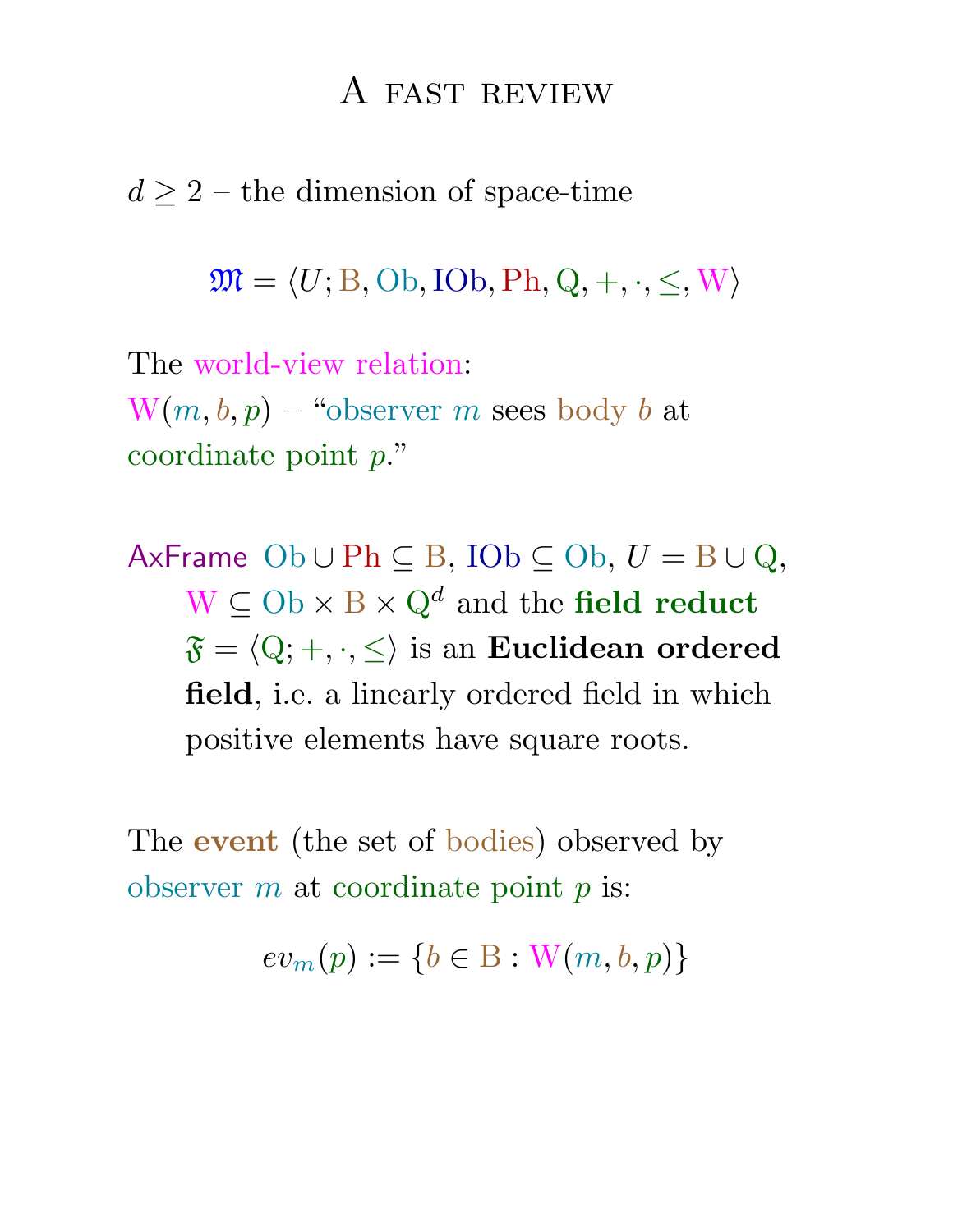The life-line (or trace) of body  $b$  as seen by observer  $m$  is defined as the set of coordinate points where  $b$  was observed by m:

$$
tr_m(b) := \{ p \in \mathbf{Q}^d : \mathbf{W}(m, b, p) \}
$$

The world-view transformation between the world-views of observers  $k$  and  $m$  is the set of pairs of coordinate points  $\langle p, q \rangle$  such that m and k observe the same nonempty event in  $p$  and  $q$ ,  $lacements$  respectively:

$$
f_m^k := \{ \langle p, q \rangle \in \mathbb{Q}^d \times \mathbb{Q}^d : ev_k(p) = ev_m(q) \neq \emptyset \}
$$

$$
tr_m(ph)
$$

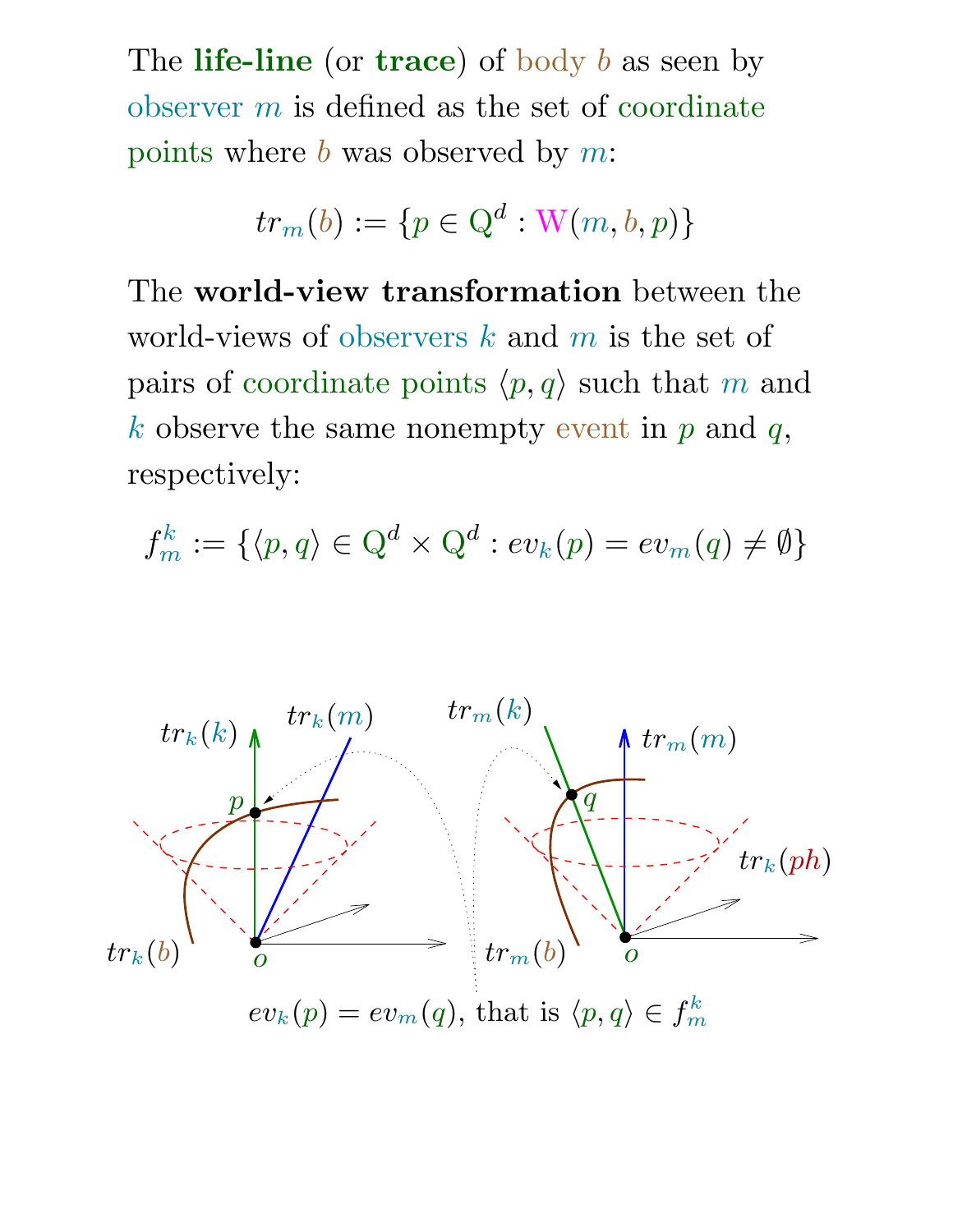- AxSelf Each observer sees himself resting at the origin.
- AxPh For every inertial observer, the lines of slope 1 are exactly the traces of the photons.
- AxEv All inertial observers observe the same events.
- AxSymm If events  $e_1$  and  $e_2$  are simultaneous for both inertial observers  $m$  and  $k$ , then  $m$  and k agree on the spatial distance between  $e_1$ and  $e_2$ .

Specrel := {AxFrame, AxSelf, AxPh, AxEv, AxSym} |

AxAcc At each moment of his life-line, each observer sees the nearby world for a short while as an inertial observer does.

AccRel := Specrel ∪ {AxAcc}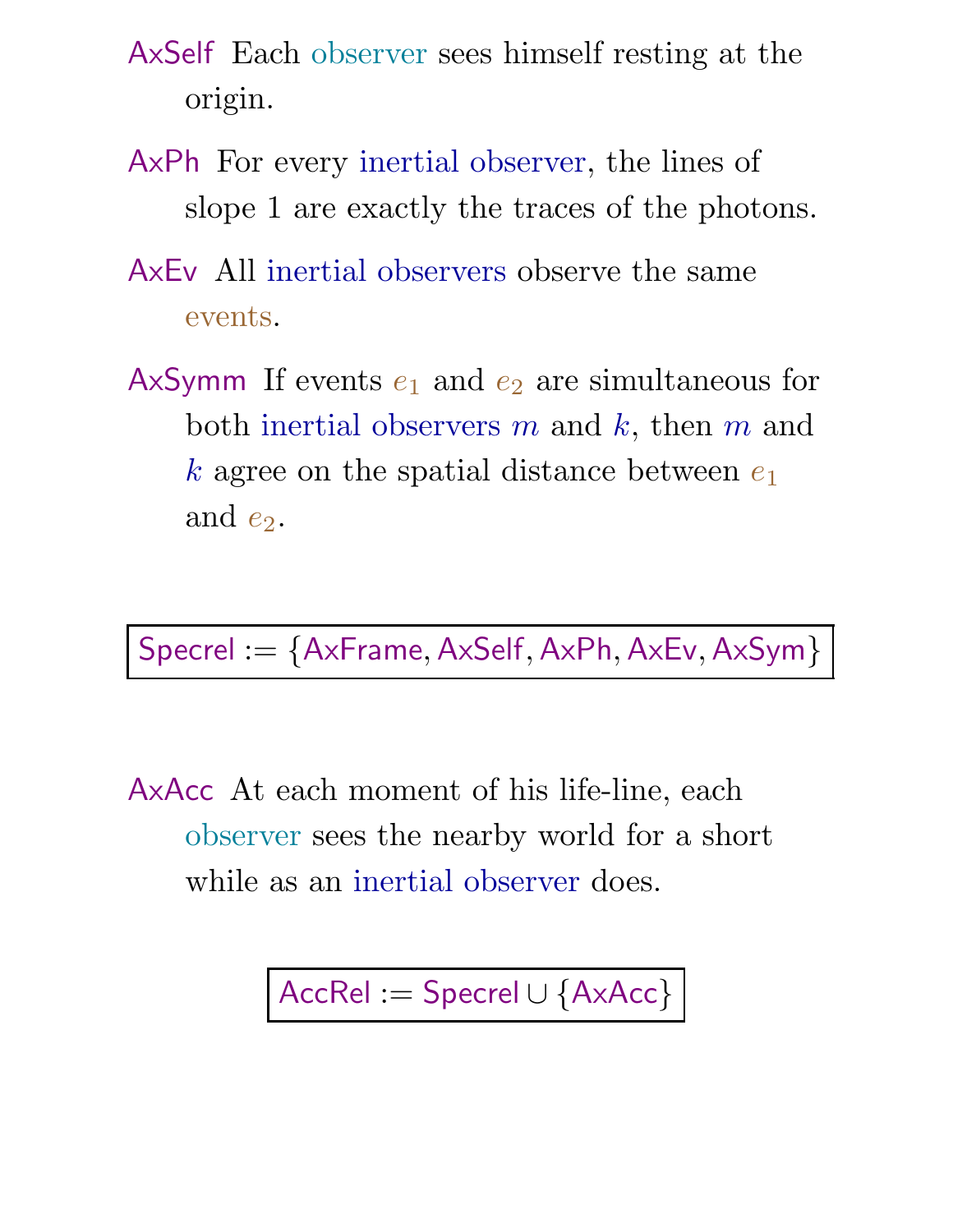## THE TWIN PARADOX

Twin Paradox (TP) concerns two twin siblings whom we shall call Ann and Ian. ("A" and "I" stand for accelerated and for inertial, respectively). Ann travels in a spaceship to some distant star while Ian remains at home. TP states that when Ann returns home she will be younger than her twin brother Ian.

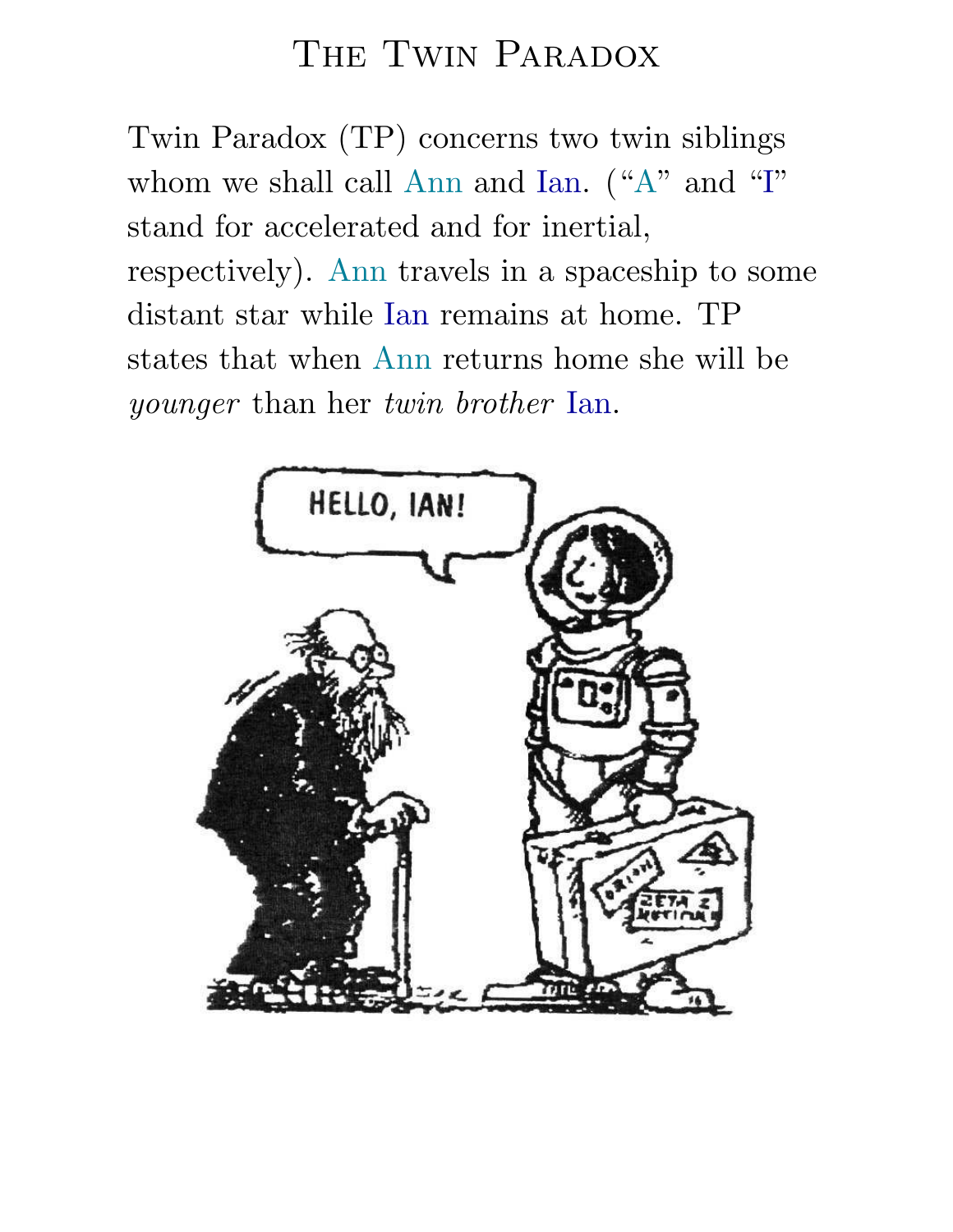We say that observer  $a$  is in twin-paradox relation with observer  $i$  iff whenever  $a$  leaves  $i$ between two meetings, a measures less time between the two meetings than  $i$ :



In notation:  $\text{Tr}(a < i)$ 



∀a ∈ Ob ∀i ∈ IOb Tp(a < i)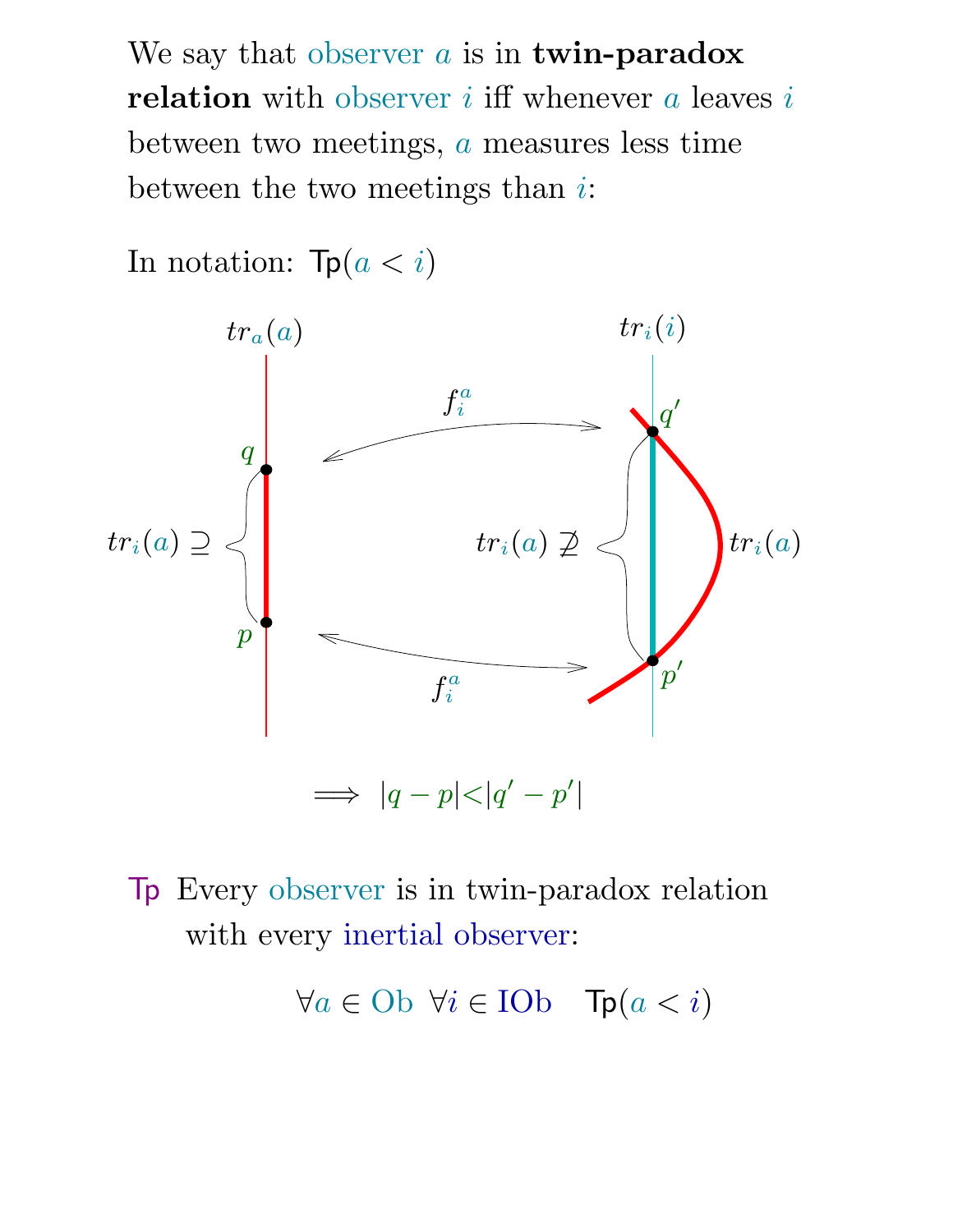**Theorem** Let  $\mathfrak{F}$  be an Euclidean ordered field. There is a model  $\mathfrak{M}$  of AccRel such that  $\mathsf{Tp}$  is not true in  $\mathfrak{M}$  with field reduct  $\mathfrak{F}$  if and only if  $\mathfrak{F}$  not isomorphic to R.



This theorem has strong consequences, it implies that to prove the Twin Paradox, it does not suffice to add all the FOL-formulas valid in  $\Re$  (to AccRel). Let  $Th(\mathfrak{R})$  denote the set of all FOL-formulas valid in R.

Corollary Even assuming AccRel  $\cup Th(\mathfrak{R})$  is not enough to prove Tp.